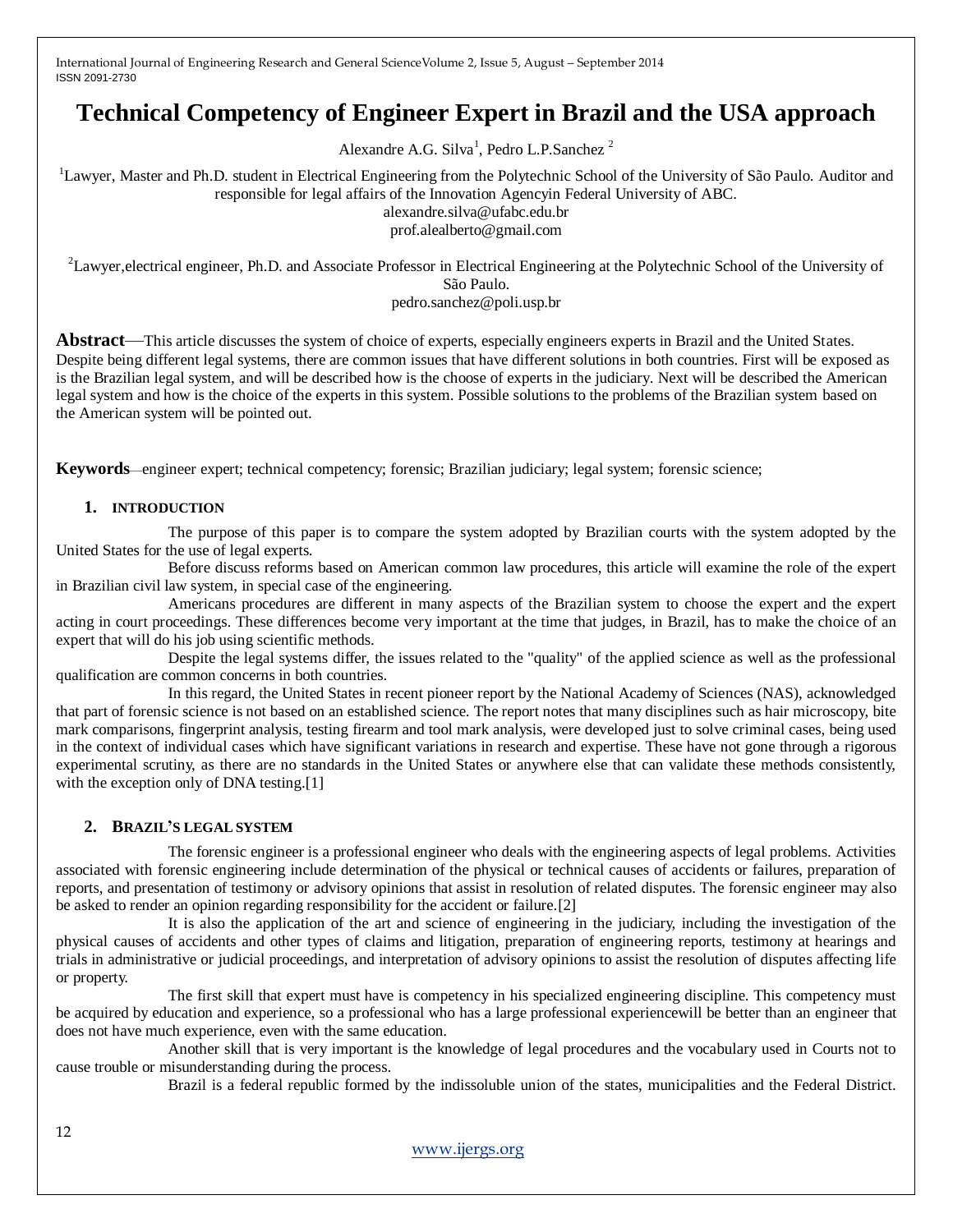The government is composed of the legislative, executive and judiciary. The country adopts the system of Civil Law, which has its origin in Roman law and was introduced by the Portuguese colonizers. The system is based on codes and laws enacted by the federal legislature, as well as by state and local legislatures.[3] [4]

The federal legislature is practiced by Congress, which is composed of the Chamber of Deputies and the Federal Senate, through the legislative process. The President and the Ministers of State make up the Executive Branch, and the Supreme Court, the National Council of Justice, the Superior Court of Justice, the Federal Court, the Labour Court, the Electoral Court, the Military Court, and state courts make up the Judiciary.

The Federal Supreme Court is the highest court and is entrusted with the responsibility of safeguarding the Constitution, as well as functioning as a court of review. The Federal Supreme Court also has original jurisdiction to try and decide direct actions of unconstitutionality of a federal or state law or normative act, or declaratory actions of constitutionality of a federal law or normative act, which somewhat resemble the issuance of advisory opinions. This situation not allowed in the Supreme Court of the United States, for example.

Brazil does not follow the doctrine of stare decisions and only after the amendment of the Federal Constitution in 2004 that the Supreme Court started to adopt, in special situations, binding decisions.

The Common Law admitted its origins in the precedents from previous cases as sources of law. The principle is known as stare decisis and recommends that once a court has answered a question, the same question in other cases must elicit the same response from the same court or lower courts in that jurisdiction. In turn, the system of Civil Law, attaches great importance to the codes, laws and opinions of jurists.

The principle of free conviction of the judge's what guides all Brazilian judicial decisions, and this should be beaconed by the law.

In Brazil there are two types of forensic experts: the criminal and non-criminal. The first ones are public employees, in almost cases, and the others are hired for all other types of judicial cases, by the parts involved. Obviously exists exceptions in this two cases, but they aren´t relevant for these observations.

There are criminal forensics experts only in two spheres of government, namely in the federal scope and in state government, with no performance in the district, or county, for such experts. In Brazil there is no specific jurisdiction in the city and district. Municipal issues are resolved in state courts.

These forensic experts to be hired by the government go through a public examination to evaluate their knowledge. On the other hand, not forensic experts are hired for their expertise, but there is no effective way of measuring the level of such knowledge. The judges pick their experts in non-criminal cases, among professionals inscribed on a prior list in state and federal courts.

Likewise there is no specific government agency that regulates the forensic science to bring regulations to both categories of experts, nor the "quality of the science" applied in the cases by the experts.

The criminal expertise is regulated by the Code of Criminal Procedure [5] and the non-criminal skills are covered by the Code of Civil Procedure. [6]

The Code of Criminal Procedure provides in Article 158 that when the violation leaving any trace will be indispensable examination of *corpus delicti*, direct or indirect, cannot supply him the confession of the accused.The examination of *corpus delicti* and other skills will be conducted by official expert, holder of college degree.

In civil investigations, the judge chooses the expert from among those previously enrolled in that jurisdiction. The parties have five days to submit their questions for the expert. Article 436 of the Code of Civil Procedure provides that a judicature is not attached to the expert report, his conviction may form with other elements or facts proven in the case.

Specifically for the engineering, professional regulation in Brazil is a responsibility of the professional supervisory board of Engineering (CONFEA), which was created by federal law and has to care for and regulate the engineering profession.

Considered a landmark in the history of professional and technical regulation in Brazil, the Brazilian Confederation of Engineering and Agronomy came up with that name on December 11, 1933, by Federal Decree No. 23,569. In its current design, the Federal Council of Engineering and Agronomy (CONFEA) is governed by Law 5,194 of 1966 and also represents geographers, geologists, meteorologists, technologists such arrangements, industrial and agricultural technicians and their specializations, totaling hundreds of professional titles.

The CONFEA system has in their records about one million of professionals who account for about 70% of Brazil's GDP. It is a demanding job in the expertise and knowledge of technology, fueled by intensely technical and scientific findings of man. Takes charge of social and human interests of the whole society and, on that basis, regulates and supervises the professional practice in the areas. The Federal Council is the highest level at which a professional can use with regard to the regulation of professional practice [7]. The Council also gives permission for expert activity of the engineering professional, but this is just an administrative issue.

The principles adopted for expert opinions, is the state of art and also good practices in each specialty, as well as, eventually, which is regulated by the Brazilian Association of Technical Standards (ABNT), private institution that aims to promote the development of technical standards and promote their use in scientific, technical, industrial, commercial, agricultural, among others, keeping them updated, counting both the best technical expertise and lab work, as well as encourage and promote the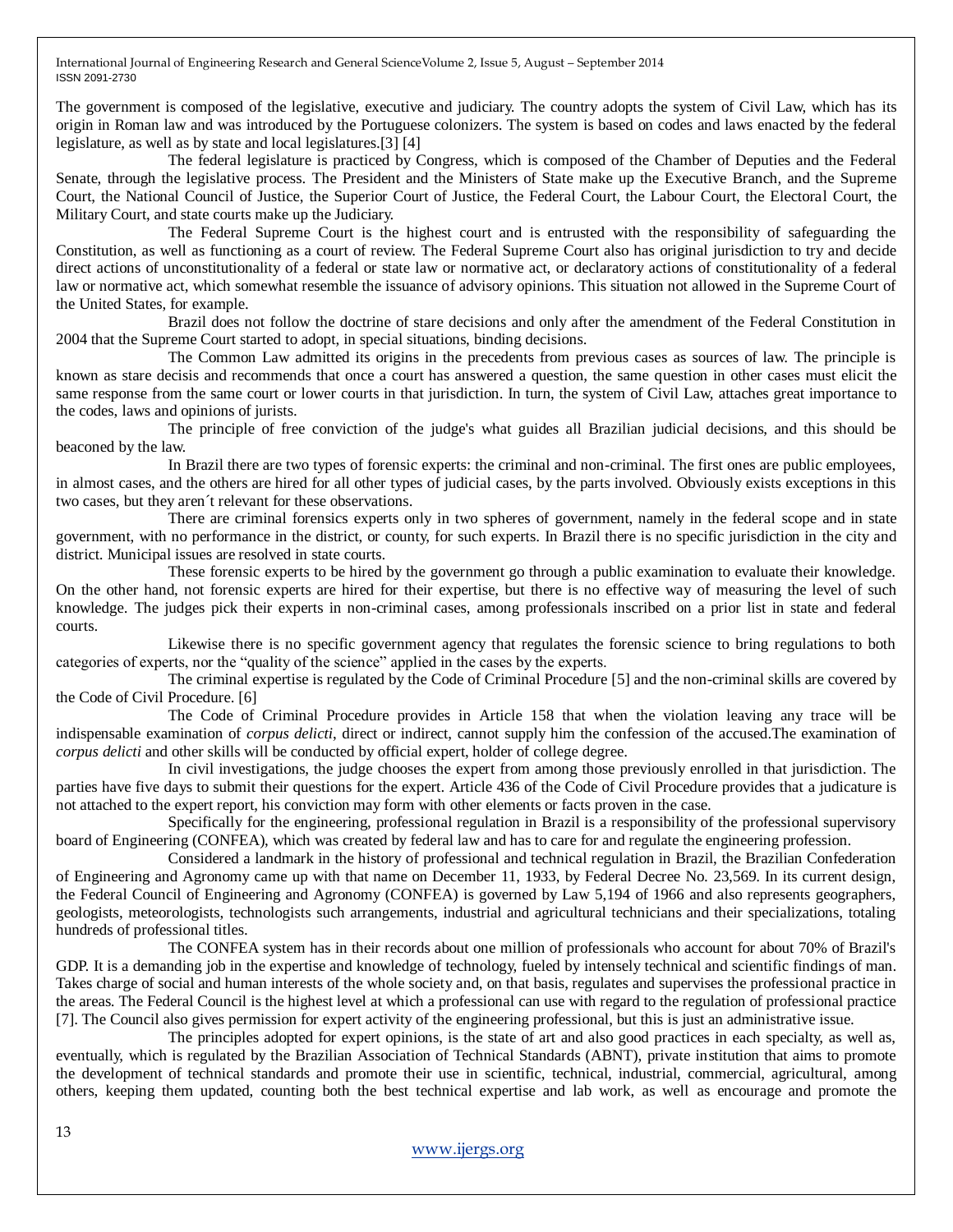participation of communities in the technical research, development and dissemination of technical standardization in the country.

ABNT is also collaborating with the state in the study and solution of problems that relate to technical standardization in general and also with the public authorities mediates the interests of civil society with regard to matters of technical standardization.[8]

A recurring drawback for the lack of a mechanism or official body control expert activity is that regular professionals sometimes do not have adequate technical knowledge to perform certain work or not using methodology consistent with the need of expertise.

In cases where the expert has no scientific or technical knowledge and without reasonable cause, fails to comply with the charge given to him he may be replaced in accordance with Article 424 of the Code of Civil Procedure. Normative Decision 69 CONFEA also predicts this hypothesis and treats this as an ethical infraction.

Also the Code of Criminal Procedure provides in Articles 343 and 344 punishments ranging from two to four years and a fine for "perjury or false expertise", but these crimes must be intentional. [9]

When talking about professional assignment, it is necessary to make the distinction between academic ability, legal requirements and professional qualification, since there is a relationship of dependency between them, while distinct, each being arising from other.

Gotten the graduation course, acquires academic ability, but it is not possible yet practice the profession, which happens only with enrollment in respective professional Council, that is the legal authorization, and the professional qualification is acquired only through constant training and experience.

Professional Assignments and technical knowledge are not necessarily associated in the field of engineering. Professional assignments are conferred by CONFEA resolutions, being differentiated by each type of professional.

It is not necessary and sufficient for the exercise charge of the expert's mere record of the professional class organ as the expert charge depends on its technical and scientific knowledge condition.

This knowledge will be built with the knowledge acquired during graduation and specific courses. The classic example is the case of the newly formed engineer that receives his properly registered title in the class organ that enables expert activity, but there is lack of expertise and knowledge of legal aspects inherent to it, because technical knowledge of application in judicial skills are not included in undergraduate courses, and needed further depth of knowledge, which is a distortion of the Code of Civil Procedure, as to the operationalization of expertise activity.

The major problem is that rarely unqualified practitioners are punished for their actions, as it rarely the parties perform accusations in the Council, as well as the judges, which only fail to request the services of experts who do not meet the expectations.

Another issue is that the judge is a layman, he has no knowledge to evaluate the use of the scientific quality of expertise, which also hampers the punishment of the wicked experts, and there is no legal instrument or procedure that it can be used to make this review.

# **3. THE LEGAL SYSTEM IN U.S.**

In United States, the U.S. Constitution establishes a federal system of government and gives specific powers to the federal government, and all powers not delegated to the federal government are left to the states. The fifty states of the country have their own constitution, government structure, legal codes and own judicial system.

The legal system adopted has Anglo-Saxon origin and is based on the study of judicial precedents (Common Law). Also the Judicial Branch of the federal government is established by the Constitution specifying its authority. Federal courts have exclusive jurisdiction only in certain types of cases, such as in cases involving federal laws, disputes between states and cases involving foreign governments. There are cases in which federal courts share jurisdiction with the state, such as a federal and a state court can make a decision together about two parts that reside in different states. The state courts have exclusive jurisdiction over the vast majority of cases.

The parties have the right to trial by jury in all criminal cases and in most civil cases. The jury usually consists of twelve citizens who hear the evidence and based on the evidence presented during the trial, apply the law determined by the judge to reach a decision based on the facts that the jury determines itself as true, based on the evidence presented during the trial. [10]

As measures to ensure the reliability of the expert's opinion, before the presentation of expert evidence at trial in a U.S. federal court, the expert goes through some essential preliminary steps. The expert is selected and maintained by the party; evaluates the starting materials; emits a report; giving his testimony. The admissibility may have been evaluated under standards by the trial judge. [11]

Initially to present an expert opinion, the proposed expert must be qualified and able to meet the admissibility requirements as established by the Supreme Court in the 1990s in cases Daubert, Joiner, and Kumho. A more recent decision of the Court of Justice, the Kumho case, again confirmed and clarified that judges should act as "gatekeepers" in determining the admissibility of expert evidence, and must be sure that the witness is relevant and reliable. [12]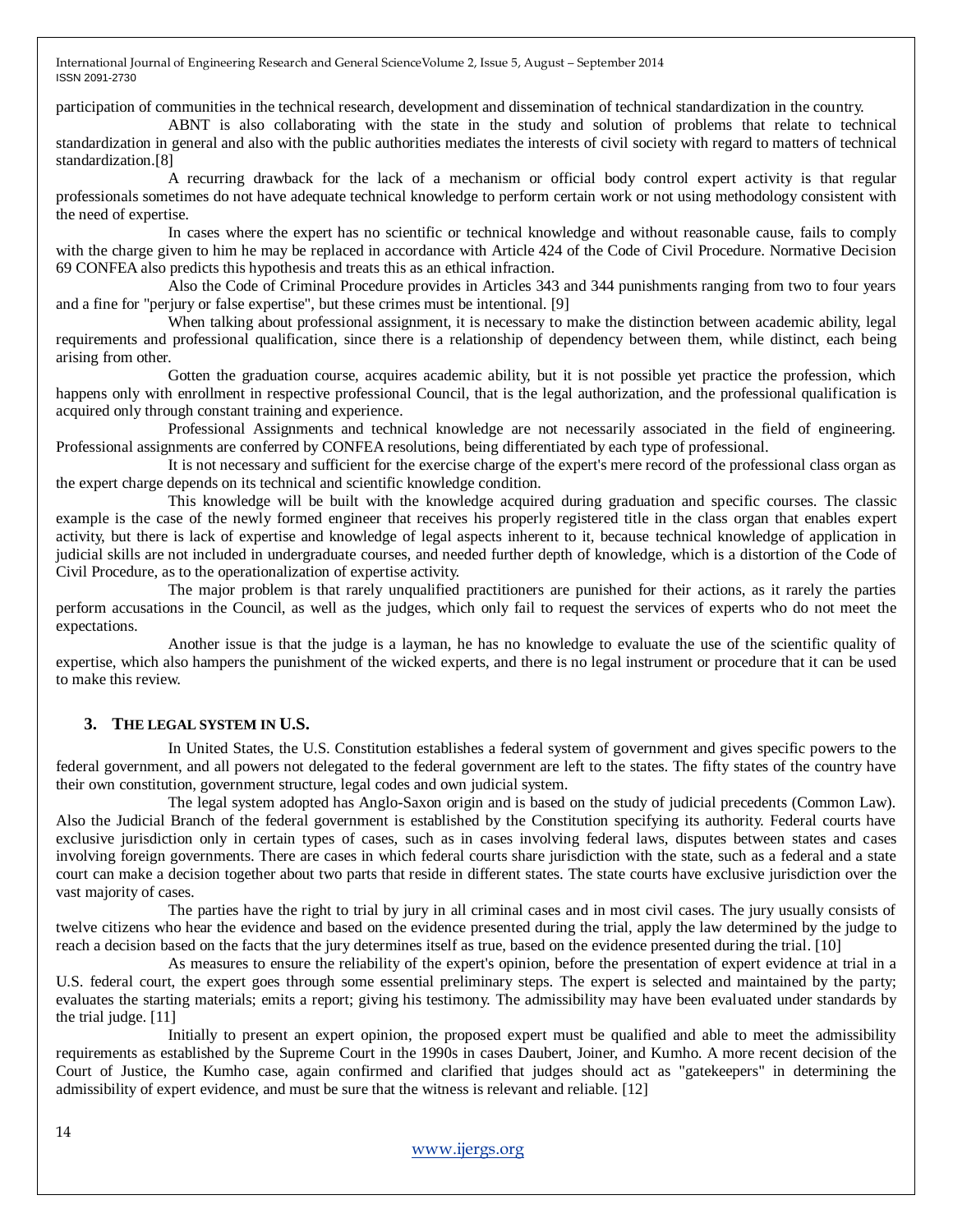The FRYE test of "general acceptance" is given on behalf of the admissibility of lie detector test with over 80 years in the case Frye v. United States, which generated controversy over what standard a court should apply in evaluating the expert evidence.

In Frye, the defendant was subjected to a scientific test designed to determine the innocence or guilt based on the variation of blood pressure when questioned about facts related to the crime for which he was accused. The defendant objected to the methodology and results based on the novelty of the technique. In stating the rule, the Court argued that is difficult to know when a scientific principle or discovery crosses the line between the experimental and final stages. The probative force of the principle must be recognized at some point but until this occurs, the deduction must be sufficiently established to have general acceptance in the particular field to which it belongs.

In light of the new rule, the Frye Court held that the blood pressure test at issue had not yet gained such standing and scientific recognition to justify admitting the expert testimony at hand. The Frye "general acceptance" test was applied by federal courts for more than 50 years, and was applied exclusively to expert testimony based on new scientific techniques. The Frye test was also adopted and applied by many state courts, some of which still apply the Frye test today.

By applying the new rule, the Court held that the blood pressure test in question had not gained acceptance and recognition for justifying the admission of expert evidence. The Frye test of "general acceptance" was applied by federal courts for over 50 years, exclusively to expert testimony based on new scientific techniques. Some state courts still use the Frye test today.

The Frye test was the rule until 1975, when Congress passed the Federal Rules of Evidence (FRE), which seemed to create a new standard for the courts to assess the admissibility of expert evidence. FRE 104 went to the district court the power to determine the qualifications of a witness. Preliminary questions concerning the qualification of a person to be a witness, the existence of a privilege, or the admissibility of evidence shall be determined by the court, subject to the provision of subdivision pertaining to conditional admissions.

The FRE 702 seemed to bring new parameters for the courts to assess the admissibility of expert testimony. The rule provides that the specialized scientific, technical, or other will assist the trier of fact to understand the evidence or to determine a fact in issue, a witness qualified as an expert, knowledge, skill, experience, training, or education may testify thereto in the form of an opinion or otherwise.The coexistence of the two rules created great confusion and different strands of the courts in applying the rules.

The uncertainty was then clarified by the Supreme Court in *Daubert v. Merrell Dow Pharmaceuticals*. The authors were trying to introduce expert testimony that supported the birth defects occurred due to ingestion of the drug Bendectin by mothers. The Court held that FRE 702 superseded Frye and the general acceptance test was not a pre-condition for the admissibility of scientific evidence under the Federal Rules of Evidence, considering the court of first instance as a "guardian" to determine the admissibility of expert evidence ensuring that this is on a reliable foundation and is relevant to the issue under examination.

In Daubert, the trial judge must consider two issues: the relevance and scientific basis. To determine the relevance, the trial judge must ensure that the expert will help the judge to understand or determine a fact in issue. As the trust in the scientific basis, the Court found different factors to consider, among them, the methodology can be and has been tested, the methodology has been subject to peer review or publication and if error rates are known, observe if there is existence of patterns of control and operation, and if the theory obtained general acceptance in the relevant scientific community.

The Court found that this list is not definitive. Acknowledged that peer review or publication is not always a determinative consideration because not always correlate with reliability, with some propositions, very particular, very recent or very limited interest to be published.

The facts of each case must be considered to achieve the determination of admissibility. Even if weak evidence is found admissible by the trial court, the court and the parties still have other means yet to reach the truth.

In *General Electric Company v. Joiner* the Supreme Court clarified some issues, where the plaintiff alleged that exposure in the workplace to polychlorinated biphenyls (PCB) and their derivatives have generated small cell lung cancer. The author admitted to being a smoker. The author was assumed smoker.

The district court granted summary judgment for the defendant, relying on the fact that there was no causal link between exposure to PCBs and the author's illness. The district court also found that the testimony of prosecution expert was used subjective arguments or unsupported speculation.

On appeal, the Eleventh Circuit Court of Appeals reversed the decision, stating that the Federal Rules of Proof related to experts, assist the admissibility, and therefore, the reviewing courts should adopt a strict standard of review for exclusion of expert testimony by the trial's judge.

The Supreme Court reversed the decision of the Eleventh Circuit Court, contending that the appellate courts should be more judicious to admit or exclude expert testimony. Analyzing the admissibility of expert evidence in question was realized that the studies presented were different from the case presented by the author and thus did not provide adequate basis for the allegations. The Joiner Court held that, although in Daubert require courts to focus only on principles and methodology, not on the conclusions generated, they are not required to admit evidence where there is a major omission in the data presented and the opinion offered.

There was still the problem of non-scientific expert evidence, which was not resolved by Daubert, since only treated the expert scientific evidence. Then the question remained whether the trial courts should also work with gatekeepers in these cases.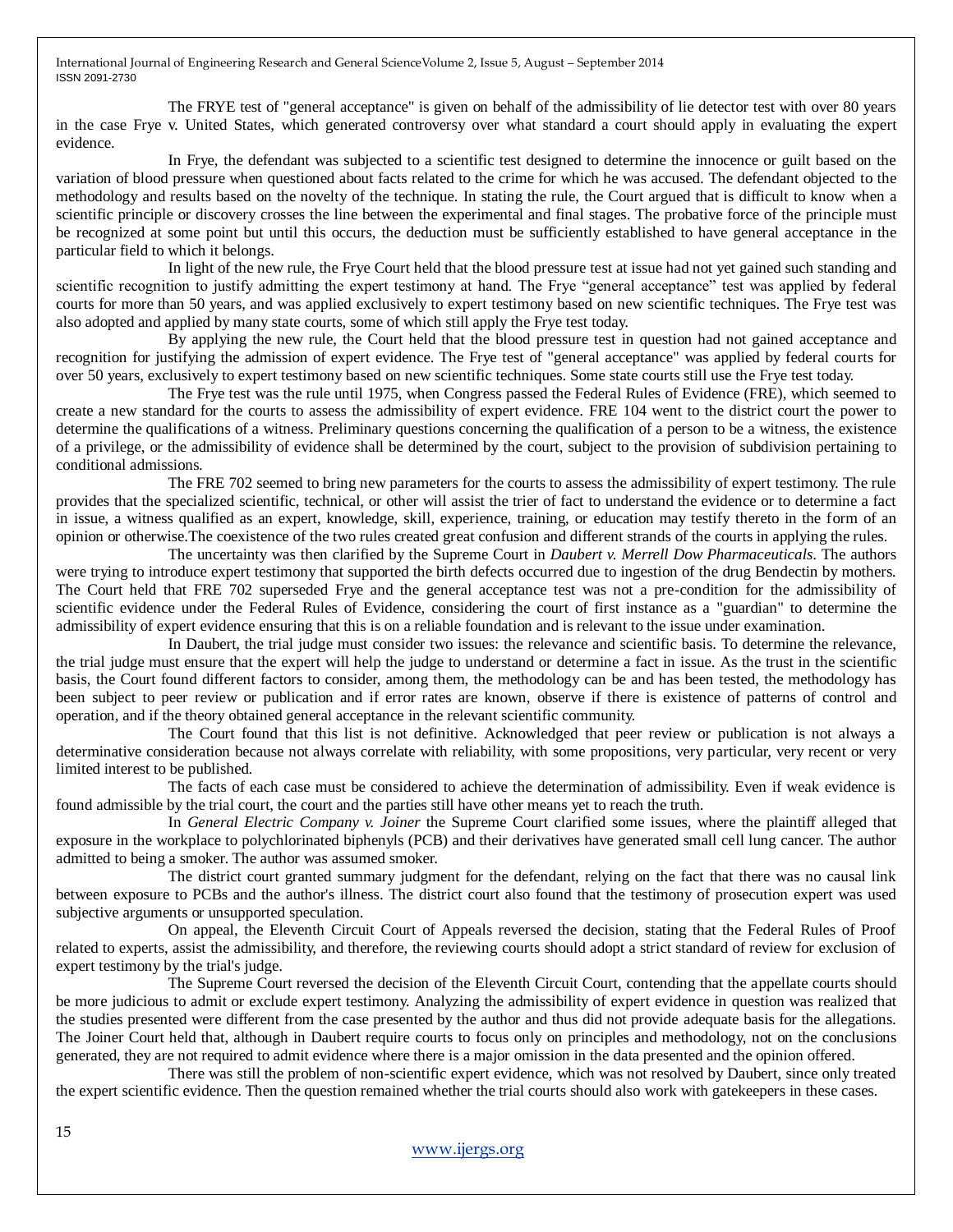In Kumho Tire Company v. Carmichael, the Court held that Daubertwas applied to all types of evidence.

The case was about a motor vehicle accident caused by a tire blowout that killed one person and caused injury to others. The claim was that the tire had a manufacturing fault, based on studies done by failure engineers.

It was confirmed that the engineering evaluation of the evidence, the trial judge may consider the Daubert factors to the extent of its relevance, and that the application of these factors should depend on the nature of the issue, the expert's area of specialization , and the subject under discussion. The Daubert factors should be utilized to be useful and not immutable and responsibility of gatekeeping is to evaluate each individual case, except that the trial judge go beyond the Daubert factors to assess the relevance and reliability, ensuring that techniques were used stringent.

In a national survey of judges in USA on judging expert evidence in a post-Daubert era is explicit the belief that the guard against "junk science" is the intent of decision. [13]

It was also found that judges have difficulty in operationalizing the Daubert criteria and apply them, especially in regards to falsifiability and error rate. Judges also have some difficulty to understand the scientific meaning of these criteria.

Another point is that the validity and reliability of approaches and procedures for forensic analysis should be tested. In this sense, there is an effort of the acting community to achieve this goal. [14]

Certification programs for individuals and accreditation of educational programs and crime labs are voluntary and are not supervised by the American Academy of Forensic Sciences (AAFS), which has a council to examine existing certification bodies. [15]

Randall K. Noon sets forensic engineering as "the application of engineering principles and methodologies to answer questions of fact. These questions of fact are usually associated with accidents, crimes, catastrophic events, degradation of property, and various types of failure". [16]

As in Brazil, in U.S. forensic engineers are experts that use engineering disciplines to assist in legal matters. They work in all areas of engineering. It´s necessary at least a bachelor's degree in engineering, and most professionals are licensed as professional engineers and this license may be required for some practical. Some forensic engineers have masters or doctorate degree too. Most experts full time are in private practice or small private companies. There are also academics who do eventually consultancy. There are many Forensic engineers engaged in the reconstruction of traffic accidents (car, train, airplane, etc..) and may be involved in some cases failures materials, construction or other structural and collapses and other failures. [17]

The duty of the engineer appears in the following instruments: a contract for engineering services; laws governing the licensing engineer; recommendations for good practice and codes of ethics promulgated by professional societies; and case law, which is the law based on judicial decisions and precedents.

The case law established that engineers have a duty to provide its services in a manner consistent with the standard of care of their professions. The standard jury dealing with the duty of a professional instruction provides that when performing professional services for a client, a professional has a duty to have that degree of learning and skill ordinarily possessed by reputable professionals practiced in the same location and under similar circumstances.

When performing professional services for a client must have the degree of learning and skill ordinarily possessed by reputable professionals.It is his duty use skill and care ordinarily used in similar cases by other reputable professionals in the same locality and under similar circumstances. Should also use reasonable diligence and his best judgment in the exercise of his professional skill and applying his knowledge, struggling to fulfill the purpose for which it was employed. Failure to comply with any duty is negligence.

In this way, there are four main obligations presented by the jury instruction: have knowledge and skill; use care and skill; make use of reasonable diligence and his best judgment; and strive to achieve the purpose for which it was hired.

The level of learning, skill and care that professional engineering must own and use are those owned and used by respected engineers in similar situations and locations. The requirement of "reasonable diligence" means that the engineer must apply a balanced level of effort to complete their tasks. Efforts must involve or result in a serious, careful examination, but without exceeding the bounds of reason. [18]

# **4. CONCLUSION**

In the legal system of the United States, can be said that the quality of engineering professionals are determined by the "gatekeepers" at the time of the admissibility of evidence, unlike the Brazilian system expert is chosen by the judge.

Despite the failures that the system can provide, there are standards that, although not decisive, serve to guide the court as to the admissibility of a particular evidence, getting the system always subject to improvement by a new decision because the American system is based on the history of judicial decisions.

The focus on Brazil is the expert and their technical expertise, in other words the person's professional, while in the U.S. the focus is on the result of the work of the expert: if this is usable, if the work has credibility, or whether it was used "junk science, "which therefore demonstrates that the professional is not a good expert.